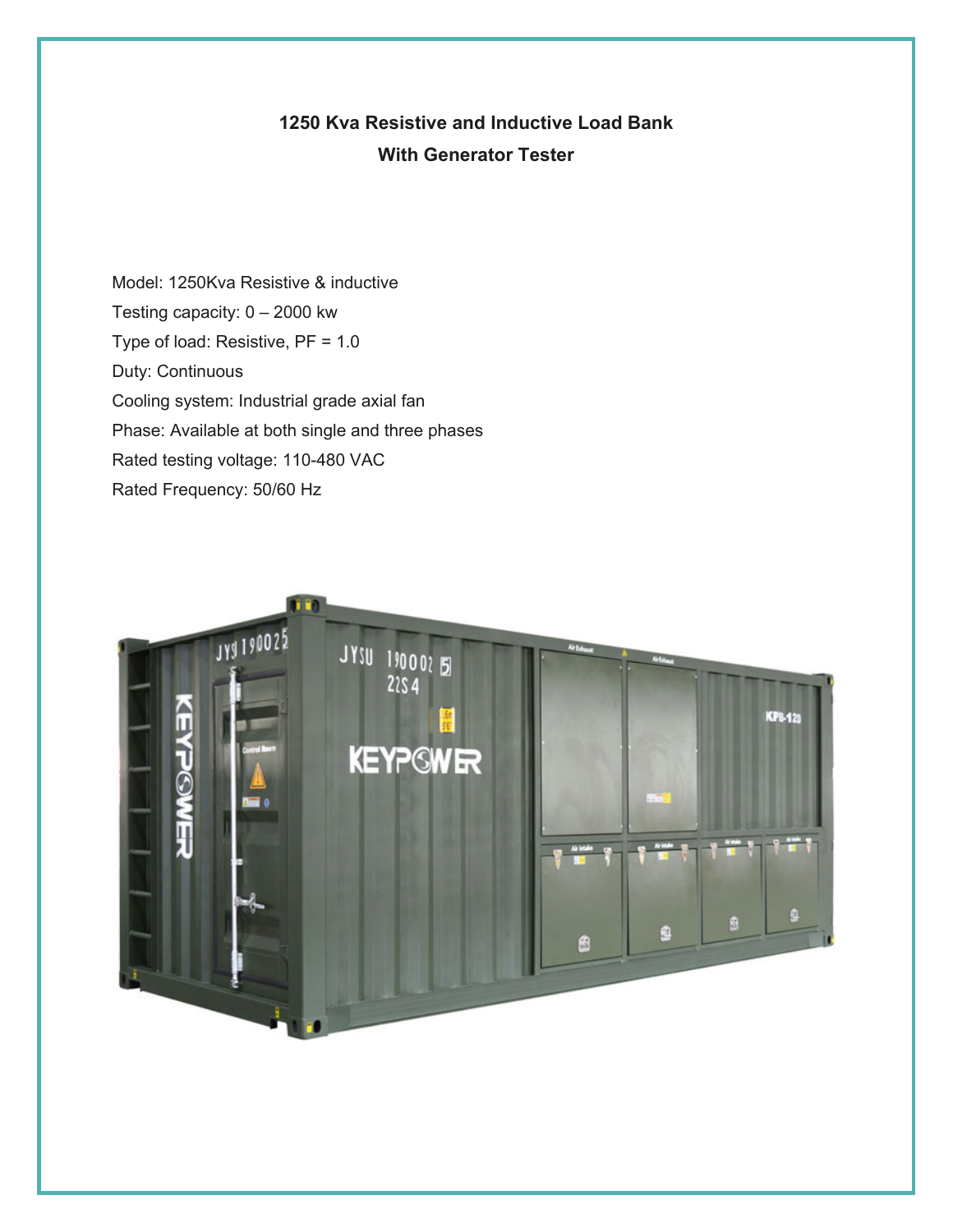| <b>Models You Can Choose</b> |                            |                                                             |             |                                  |                                                         |                                                  |                                  |                                        |                |
|------------------------------|----------------------------|-------------------------------------------------------------|-------------|----------------------------------|---------------------------------------------------------|--------------------------------------------------|----------------------------------|----------------------------------------|----------------|
| <b>Model</b>                 | <b>Testing</b><br>capacity | <b>Type</b><br>of<br>load                                   | <b>Duty</b> | Cooling<br>system                | <b>Phase</b>                                            | <b>Rated</b><br><b>Testing</b><br><b>Voltage</b> | <b>Rated</b><br><b>Frequency</b> | <b>Dimensions</b><br>$(L*W*H)$<br>(mm) | Weight<br>(kg) |
| KPLB-<br>100                 | $0 - 100$ kw               | <b>Resistive</b><br>or<br>Reactive.<br>$PF =$<br>1.0 or 0.8 | Continuous  | Industrial<br>grade<br>axial fan | Available<br>at both<br>single<br>and<br>three<br>phase | 110-480<br><b>VAC</b>                            | 50/60 Hz                         | 960*960*1400                           | 320            |
| KPLB-<br>200                 | $0 - 200$ kw               |                                                             |             |                                  |                                                         |                                                  |                                  | 1300*1200*1570                         | 500            |
| KPLB-<br>300                 | $0 - 300$ kw               |                                                             |             |                                  |                                                         |                                                  |                                  | 1600*1200*1700                         | 900            |
| KPLB-<br>400                 | $0 - 400$ kw               |                                                             |             |                                  |                                                         |                                                  |                                  | 1600*1400*1700                         | 1000           |
| KPLB-<br>500                 | $0 - 500$ kw               |                                                             |             |                                  |                                                         |                                                  |                                  | 2100*1560*1700                         | 1200           |
| KPLB-<br>600                 | $0 - 600$ kw               |                                                             |             |                                  |                                                         |                                                  |                                  | 2100*1560*1700                         | 1300           |
| KPLB-<br>700                 | $0 - 700$ kw               |                                                             |             |                                  |                                                         |                                                  |                                  | 2100*1560*1800                         | 1400           |
| KPLB-<br>800                 | $0 - 800$ kw               |                                                             |             |                                  |                                                         |                                                  |                                  | 2100*1660*1900                         | 1600           |
| KPLB-<br>1000                | $0 - 1000$ kw              |                                                             |             |                                  |                                                         |                                                  |                                  | 2200*1900*2150                         | 2000           |
| KPLB-<br>2000                | $0 - 2000$ kw              |                                                             |             |                                  |                                                         |                                                  |                                  | 20 ft container                        | 6000           |

## **Specifications**

**1.** Resistive type of load, PF = 1.0. Stainless steel sheathed elements manufactured from high grade magnesium oxide.

**2.** Rated testing voltage: AC 3P4W, 110-480V 50/60 Hz.

**3.** Cooling mode: Forced air-cooled, fans mounted on the side of the load bank blow

horizontally. Testing power or external utility power supply for fans.

**4.** Working mode: Load step control

Total testing capacity ranges from 0kw to the max consisting of 10kw, 20kw, 50kw, 100kw load setting switches plus a 0-10kw fine-tuning knob. From 0kw to the max, any load combination is achievable. Load step resolution is 10kw.

**5.** Load bank features world-famous components to ensure reliable performance and longer